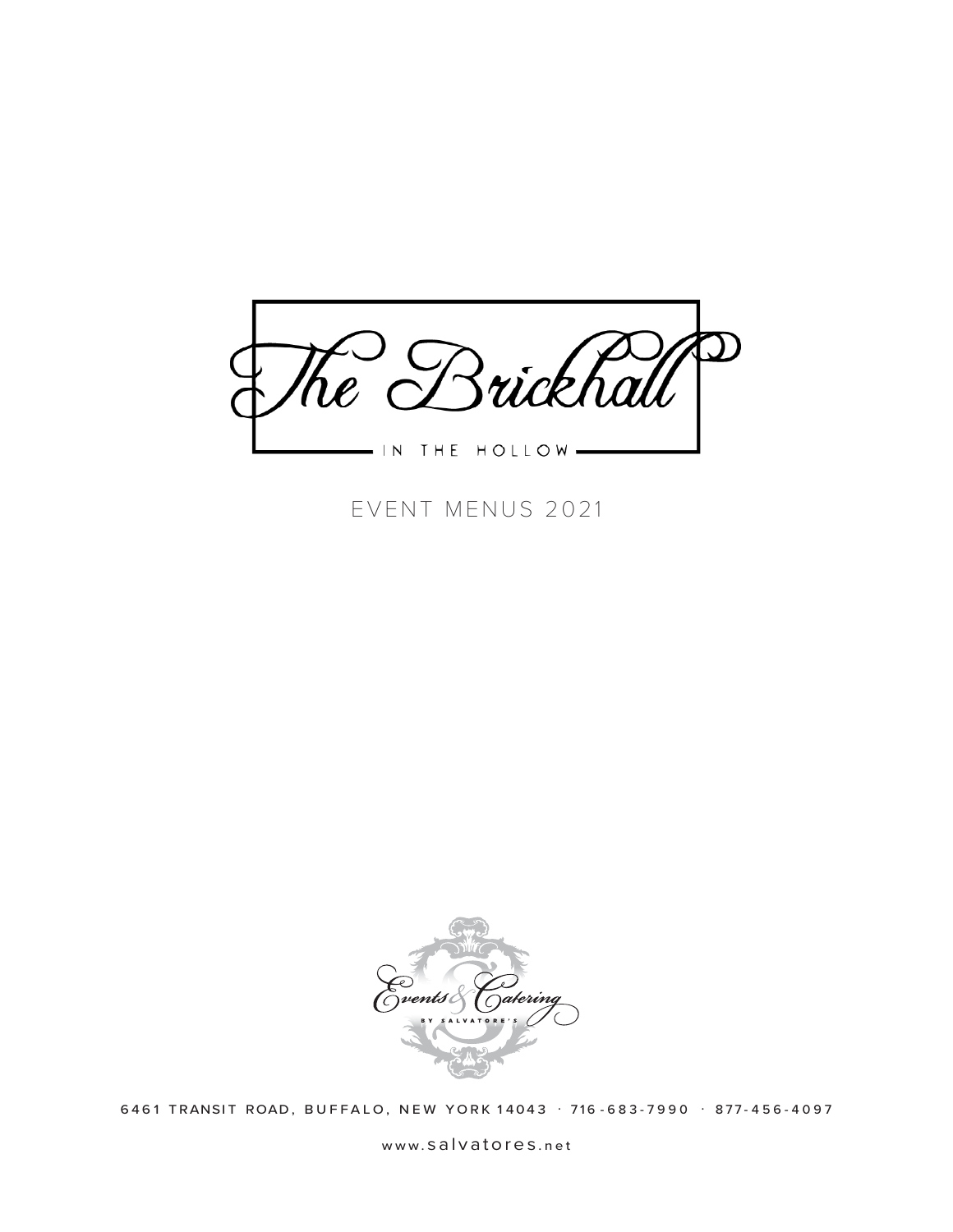

## MINIMUM GUARANTEE APPLIES includes beverage service: orange juice, regular and decaf coffee and tea

**1**

## Brunch Buffet . 27 **PER PERSON**

Available 10 a.m. - 1 p.m.

## Displayed selections

**Assorted Breakfast Pastries French Toast**

**Assorted Muffins**

**Seasonal Fresh Fruit**

**Garden Salad**

**Eggs Benedict With Fresh Hollandaise Sauce Scrambled Eggs Breakfast Potatoes**

CHOICE OF TWO

**Breakfast Sausage Applewood Smoked Bacon**

**Chicken Francaise Bourbon Chicken**

# 

# Enhancements

**Omelette Station** . **6 PER PERSON MINIMUM 50 GUESTS** freshly made omelette with your choice of peppers, onions, cheese, ham, mushrooms and diced tomatoes 

**The Cookie Jar** . **6 PER PERSON**  chocolate chip cookies, peanut butter cookies, m&m cookies and brownie bites — s*erved with regular & decaf coffee and tea*

**Signature Sweets Table** . **8 PER PERSON** A variety of Salvatore's favorite desserts including, mini cannoli, cheesecake, lemon bars, dessert cups and more *— served with regular & decaf coffee and tea*

#### **Bloody Mary Bar**

Absolut, celery sticks, jumbo olives, dill pickles, pepperoncini, fresh mini mozzarella, pepperoni, hot sauce **One Hour** . **10 PER PERSON Two Hour** . **14 PER PERSON**

#### **Mimosa Bar**

Champagne, strawberries, blueberries and pineapple customized by your guests and made to order.

**One Hour** . **8 PER PERSON Two Hour** . **11 PER PERSON**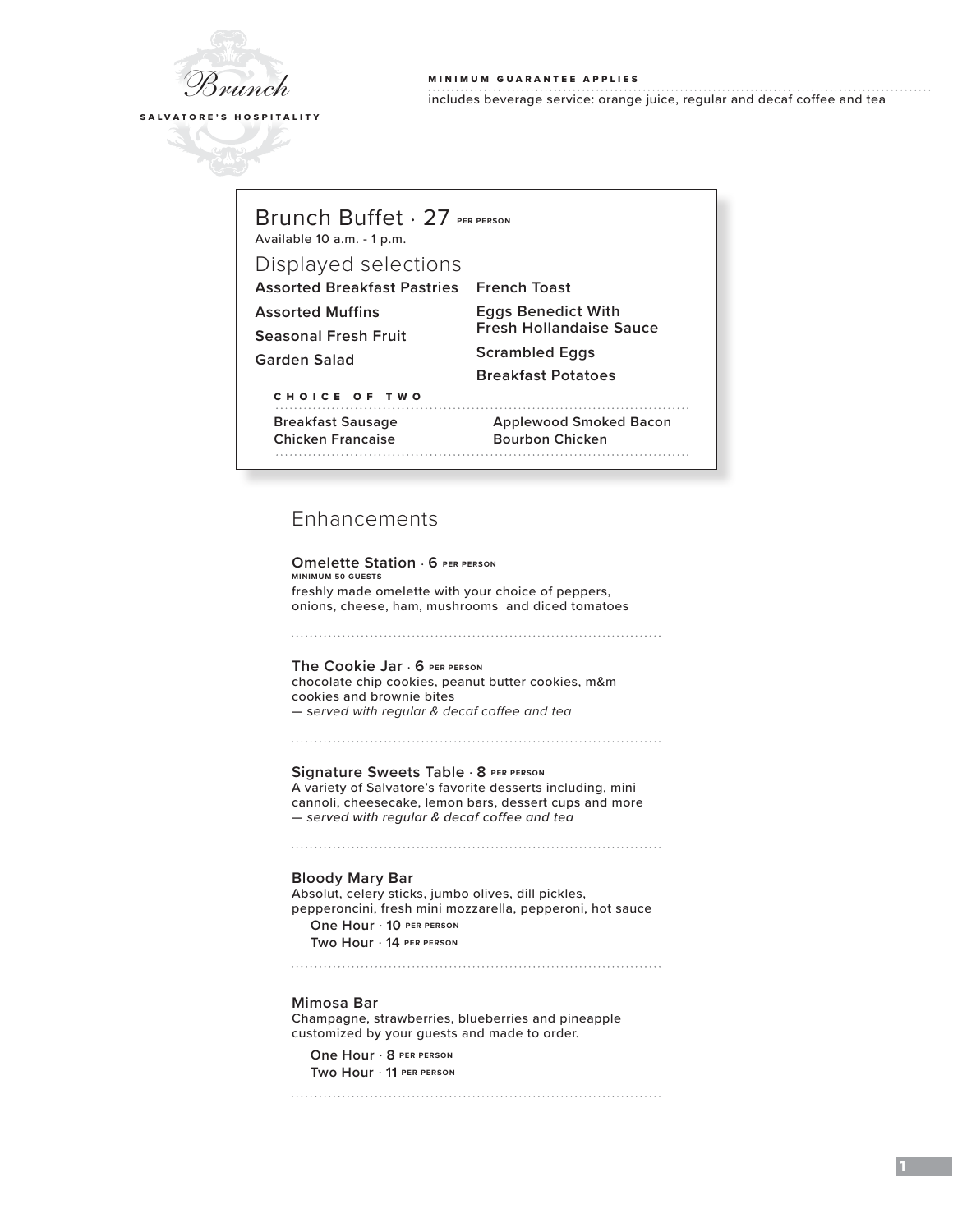

# First Course

#### CHOICE OF ONE

**Italian Wedding Soup** 

#### **Minestrone soup**

**Fruit Cup**

**Classic Caesar Salad** fresh romaine lettuce with our homemade dressing and homemade croutons

### **Fresh Garden Salad**

mixed greens, cucumber, shredded carrots and cherry tomatoes with a red-wine vinaigrette

**Greek Salad**  mixed greens, feta, tomato, cucumber, red onion, sliced black olive and bell pepper with a red-wine vinaigrette

## Starch

CHOICE OF ONE **Twice Baked Potato Roasted Potato Medley Mini Yukon Potatoes Mashed Potatoes**

# Vegetable

CHOICE OF ONE **Seasonal Vegetable Garlic Green Beans Seasoned Broccoli Parmesan Brussels Sprouts** 

# MINIMUM GUARANTEE APPLIES

includes: bread and butter service **AVAILABLE 11 A.M. - 2 P.M.**

## Hot Entrées **SERVED BY OUR STAFF**

#### CHOICE OF ONE

**5 oz Filet Mignon** . **32 PER PERSON** the most tender of all cuts, with Salvatore's demi-glace

**Prime Rib** . **28 PER PERSON** 8 oz boneless cut, served with au jus

**Chicken Milanese** . **21 PER PERSON** panko breaded chicken with arugula, tomatoes, asiago, cucumber and white balsamic

**Bourbon Chicken** . **21 PER PERSON** grilled chicken breast served with our sweet bourbon glaze and garnished with fresh pineapple salsa

**Chicken Française** . **21 PER PERSON** seasoned chicken breast seared and then topped with a lemon sauce and garnished with fresh parsley.

**Chicken Parmigiana** . **21 PER PERSON** breaded chicken breast with tomatoes and marinara sauce topped with melted provolone served with rigatoni and red sauce

**Fresh Salmon** . **23 PER PERSON** served with a lemon herb sauce

**Vegetable Napoleon** . **20 PER PERSON** eggplant, portabella mushroom, roasted red peppers and zucchini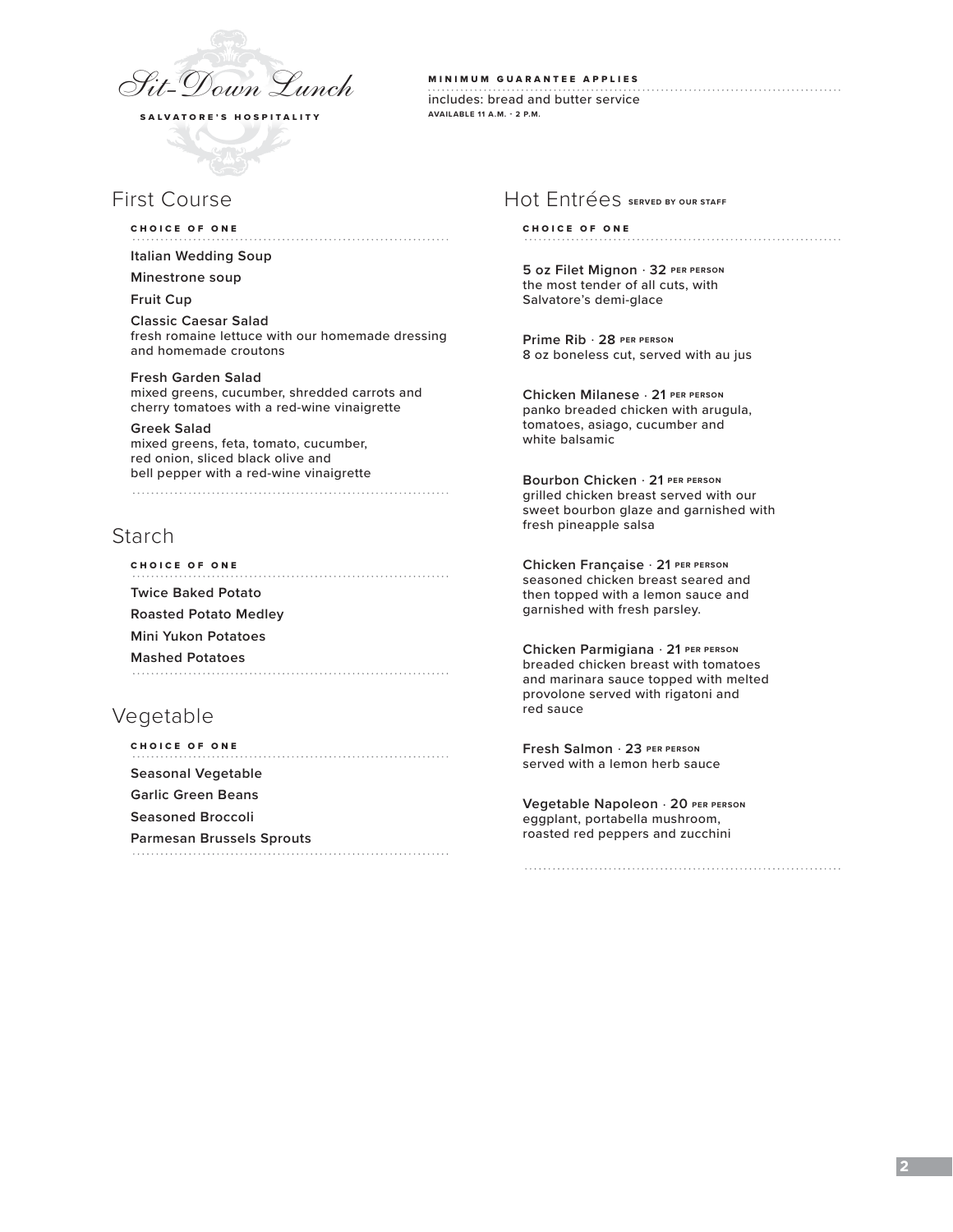

*\$23* **PER GUEST**

#### MINIMUM GUARANTEE APPLIES

includes: bread and butter service **AVAILABLE 11 A.M. - 2 P.M.**

## First Course **INDIVIDUALLY SERVED**

#### CHOICE OF ONE

**Italian Wedding Soup** 

**Minestrone soup**

**Fruit Cup**

**Classic Caesar Salad** fresh romaine lettuce with our homemade dressing and homemade croutons

**Fresh Garden Salad**  mixed greens, cucumber, shredded carrots and cherry tomatoes with a red-wine vinaigrette

**Greek Salad**  mixed greens, feta, tomato, cucumber, red onion, sliced black olive and bell pepper with a red-wine vinaigrette 

# Buffet Includes

**Seasonal Fresh Fruit Whipped Mashed Potatoes Seasonal Vegetables Baked Rigatoni**

## Meats

CHOICE OF TWO **Bourbon Chicken Roast Beef Served With Rolls Chicken Francaise Meatballs Chicken Milanese Italian Sausage Chicken Parmigiana**

Add a third meat selection to your buffet  $\cdot$  3.50 PER PERSON

# Enhancements

**Breakfast Pastries** . **3 PER PERSON** assorted danish and muffins displayed on a station or served on a platter to each table

#### **Bloody Mary Bar**

Absolut, celery sticks, jumbo olives, dill pickles, pepperoncini, fresh mini mozzarella, pepperoni, hot sauce **One Hour** . **10 PER PERSON**

**Two Hour** . **14 PER PERSON**

## **Mimosa Bar**

Champagne, strawberries, blueberries and pineapple customized by your guests and made to order **One Hour** . **8 PER PERSON**

**Two Hour** . **11 PER PERSON**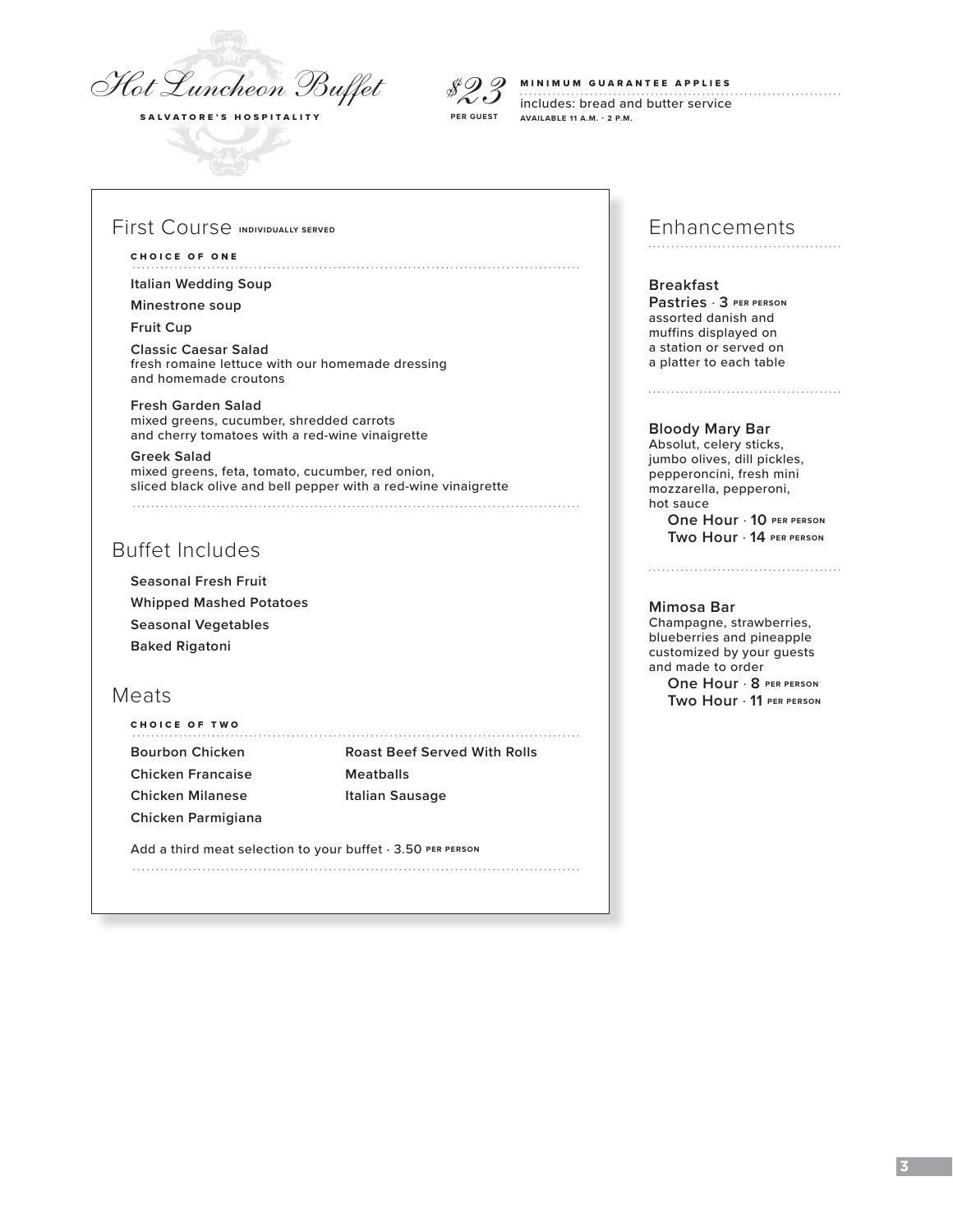



#### MINIMUM GUARANTEE APPLIES

includes: bread and butter service **AVAILABLE 11 A.M. - 2 P.M.**

# First Course

CHOICE OF ONE

#### **Classic Caesar Salad**

fresh romaine lettuce with our homemade dressing and homemade croutons

**Fresh Garden Salad**  mixed greens, cucumber, shredded carrots and cherry tomatoes with a red-wine vinaigrette

**Greek Salad**  mixed greens, feta, tomato, cucumber, red onion, sliced black olive and bell pepper with a red-wine vinaigrette 

## Wraps & Sandwiches

CHOICE OF THREE

**Chicken Caesar Wrap** 

**Roasted Red Pepper Turkey Wrap** 

**Grilled Veggie And Hummus Wrap** 

**Roast Beef Of Foccocia**

**Classic Turkey On Sesame Loaf**

**Waldorf Chicken Salad**

#### Sides

CHOICE OF THREE

**Seasonal Fresh Fruit** 

**Potato Salad** 

**Tomato-Cucumber Salad** 

**Homemade Potato Chips** 

**Italian Pasta Salad** 

**Lemon Cucumber Orzo**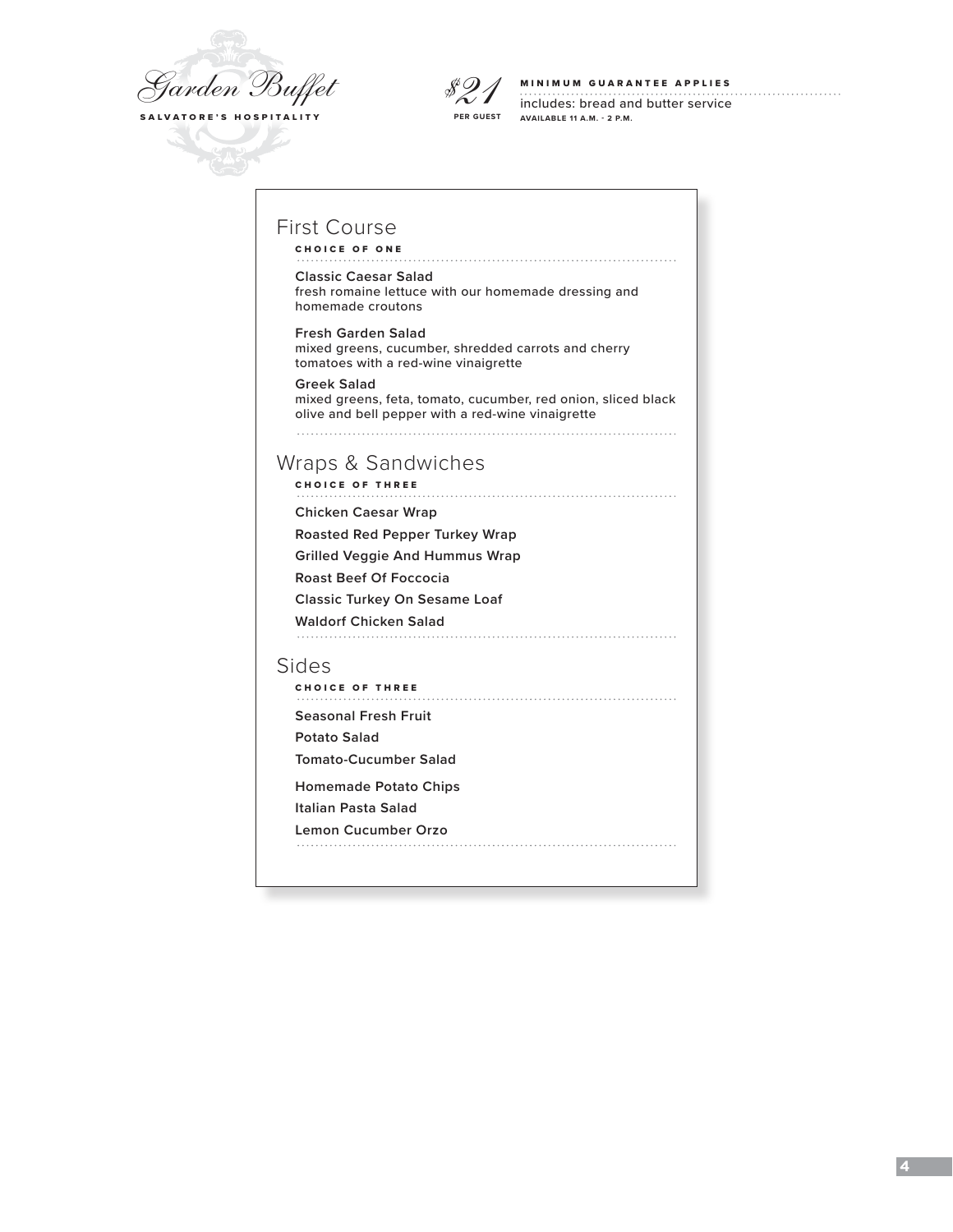

# Hors D'oeuvre Presentations

**Jumbo Shrimp Tower** . **625 PER DISPLAY**

200 jumbo shrimp displayed with lemons and cocktail sauche

**Imported and Domestic Cheese** . **5.50 PER PERSON** a variety of 3 cheeses selected by our chef and displayed with crackers and crostini

 Add Seasonal Fresh Fruit to your cheese display \$2.50 **PER PERSON**

**Seasonal Fresh Fruit** . **5 PER PERSON** a seasonal selection of fruit and berries served with our cannoli yogurt dip

**Bruschetta Bar** . **4.50 PER PERSON** Salvatore's olive tapenade, classic bruschetta and caprese bruschetta served with baked brie, crostini and fresh Italian bread

**Italian Charcuterie** . **8 PER PERSON** a selection of cured Italian meats and imported cheeses displayed with crostinis and crackers

**Crudité Display** . **4.50 PER PERSON** celery, carrots, zucchini, yellow squash, red pepper and broccoli served with our roasted vegetable dip, garlic hummus and pita

**Signature Breads** . **12 PER LOAF** Our homemade signature breads are cut into 8 pieces and can be added to your hors d'oeuvre display or to your table service with the first course.

**Spinach, Sausage, Bruschetta, Garlic With Melted Cheese, 1/2 Spinach & 1/2 Sausage**

**Flatbreads** . **15 PER FLATBREAD** Our flaltbreads are cut into 8 pieces and are a great addition to yourhors d'oeuvres display or to your table service with the first course.

FLATBREAD SELECTIONS:

**Our Margarita**  fresh mozzarella, red sauce, basil

**Crumbled Meatball**  meatball, parsley, fresh mozzarella, red sauce, arugula

**Caramelized Bleu** olive oil, caramelized onions, crumbled bleu cheese, mascarpone cheese, parsley

Hot Hors D'oeuvres per piece - order minimum 50

**Pancetta Wrapped Shrimp** . **4.75**

**Crab Cakes** . **3.00** 

**Bacon Wrapped Scallops** . **3.75**

**Clams Casino** . **2.00**

**Stuffed Mushroom Caps** . **1.50**

**Artichokes Francaise** . **1.50**

**Fried Lobster Mac-N-Cheese Spoons** . **2.75**

**Loaded Baked Potato Bites** . **1.50**

Cold hors d'oeuvres **PER PIECE - ORDER MINIMUM 50**

**Jumbo Shrimp Cocktail Shooters** . **3.25**

**Roasted Garlic Hummus Cups** . **1.50**

**Beef on Weck Crostini** . **1.50**

**Avocado Toast** . **1.75**

**Melon Ball And Proscuitto Spoons** . **2.00**

**Heirloom Caprese Skewers** . **1.75**

**Baguette With Brie, Pear And Balsamic** . **1.50**

**Peppered Cranberry And Goat Cheese On Wheatberry** . **1.50**

**Waldorf Chicken Salad Bites** . **1.75**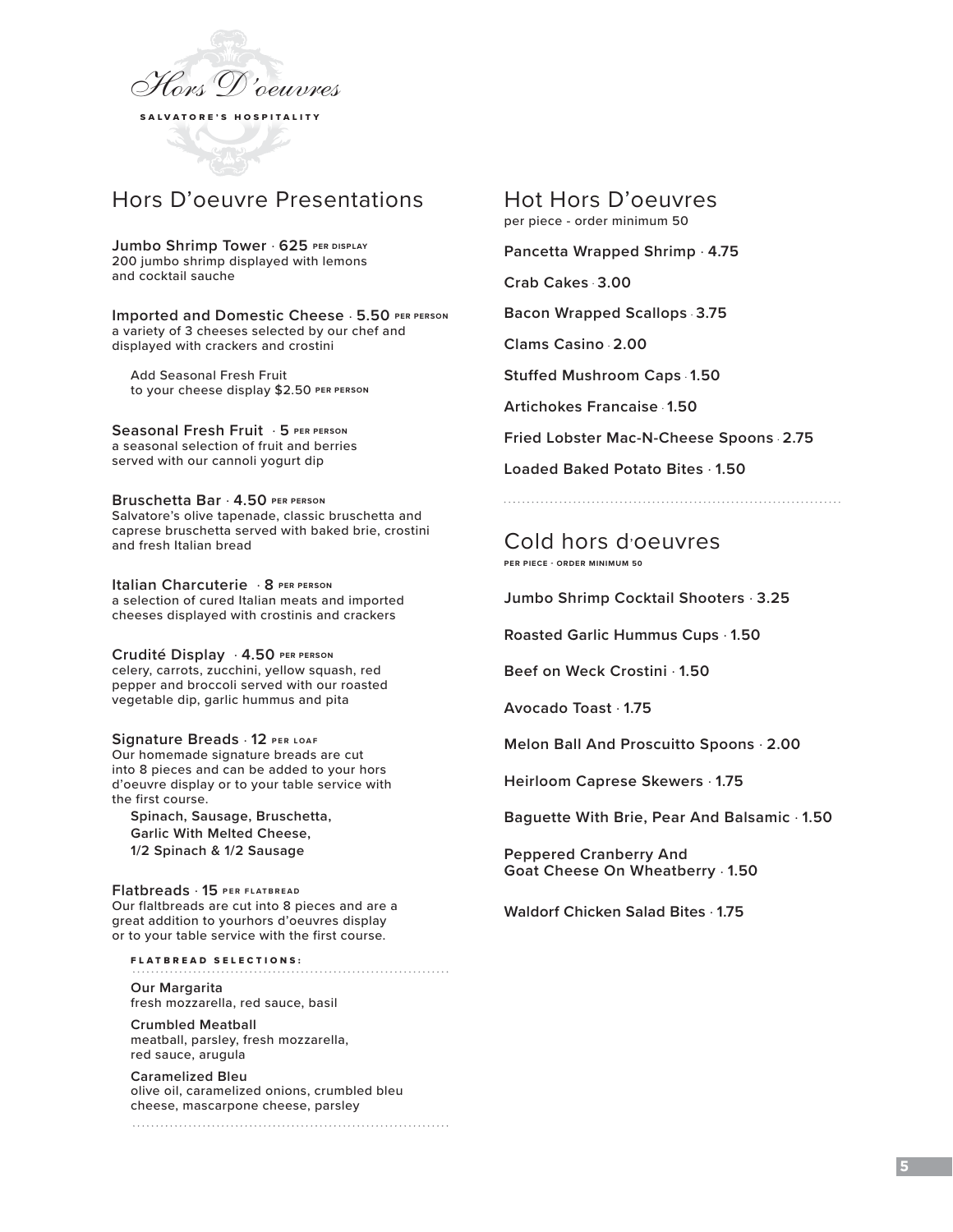

# Regular Bar **PER PERSON**

Includes soda, bar mixers and garnishments

## Spirits

| 7 Crown                          | Seagram's Vodka |
|----------------------------------|-----------------|
| <b>Beefeater</b>                 | Jim Beam        |
| <b>Dewars</b>                    | <b>Bacardi</b>  |
| <b>Southern Comfort</b>          | Captain Morgan  |
| <b>Manhattan's and Martini's</b> |                 |

# Draught Beer<br>Coors Lite

**Coors Lite Labatt Blue** 

## Wine Selections CHOICE OF 4

| Merlot                    |                   |                |
|---------------------------|-------------------|----------------|
| <b>Cabernet Sauvignon</b> | <b>HOURS</b>      | <b>REGULAR</b> |
| Riesling                  |                   |                |
|                           | <b>TWO HOUR</b>   | 17.00          |
| <b>Pinot Grigio</b>       | <b>THREE HOUR</b> | 19.50          |
| Chardonnay                |                   |                |
| Moscato                   | <b>FOUR HOUR</b>  | 22.00          |
|                           | <b>FIVE HOUR</b>  | 24.50          |
| <b>Sauvignon Blanc</b>    |                   |                |

# Premium Bar **PER PERSON**

Includes the full Regular Bar with the following upgrades

| Crown Royal             | HOURS             | <b>PREMIUM</b> |
|-------------------------|-------------------|----------------|
| <b>Grey Goose</b>       | <b>TWO HOUR</b>   | 24.00          |
| <b>Woodford Reserve</b> | <b>THREE HOUR</b> | 27.50          |
| Hendrick's              | <b>FOUR HOUR</b>  | 29.00          |
|                         | <b>FIVE HOUR</b>  | 31.50          |

# Bottle Service **PER BOTTLE**

Upgrade your regular bar with premium brands. Some popular upgrades are listed below. Alternative options are available upon request.

**Woodford Reserve Bourbon** . **120**

**Johnny Walker Black Scotch** . **150**

**Crown Royal Whiskey** . **100**

**Jack Daniel's Whiskey** . **95**

**Tito's Vodka** . **90**

**Kettle One Vodka** . **95**

**Grey Goose Vodka** . **110**

**Hendricks Gin** . **95**

# Beer, Wine & Soda Bar

| Wine Selections CHOICE OF 4 |                           |
|-----------------------------|---------------------------|
| Merlot                      | <b>Cabernet Sauvignon</b> |
| Riesling                    | <b>Pinot Grigio</b>       |
| Chardonnay                  | Moscato                   |
| <b>Sauvignon Blanc</b>      |                           |

# Draught Beer

| Coors Lite        | Labatt Blue |  |
|-------------------|-------------|--|
| <b>HOURS</b>      |             |  |
| <b>TWO HOUR</b>   | 13.00       |  |
| <b>THREE HOUR</b> | 15.50       |  |
| <b>FOUR HOUR</b>  | 18.00       |  |
| <b>FIVE HOUR</b>  | 20.50       |  |

# Wine With Dinner 7.50 PER PERSON

| CHOOSE TWO                                      |                                 |
|-------------------------------------------------|---------------------------------|
| <b>WHITE</b>                                    |                                 |
| Chardonnay<br>Moscato<br><b>Sauvignon Blanc</b> | Riesling<br><b>Pinot Grigio</b> |
| <b>RED</b>                                      |                                 |
| $M$ $\alpha$ rl $\alpha$ t                      | Caharnat Sauvianon              |

# **Merlot Cabernet Sauvignon**

# Champagne Toast . **<sup>3</sup> PER PERSON**

## Punch **PER GALLON**

| Fruit 30     | Wine $-40$ |
|--------------|------------|
| Mimosa 50    | Sangria 60 |
| Champagne 45 |            |

# Bottled Beer Upgrade . **3.50 PER PERSON**

| CHOICE OF TWO    |                  |                 |
|------------------|------------------|-----------------|
| Michelob Ultra   | Coors Lite       | Labatt Blue     |
| Labatt Blue Lite | <b>Budweiser</b> | <b>Bud Lite</b> |
|                  |                  |                 |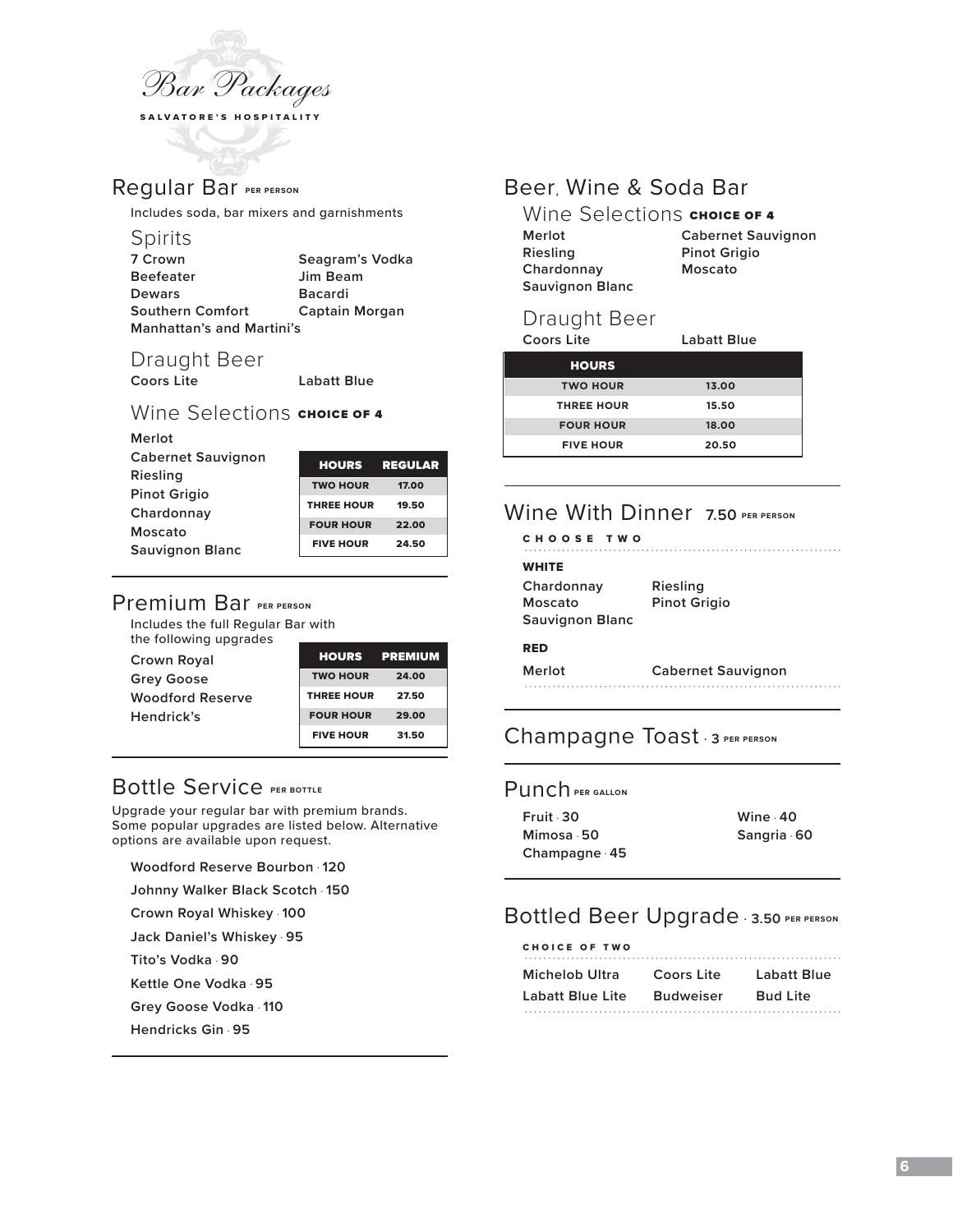

SERVED BY OUR STAFF includes: bread and butter service

## First Course

CHOICE OF ONE

**Italian Wedding Soup** 

**Minestrone soup**

**Fruit Cup**

**Classic Caesar Salad** fresh romaine lettuce with our homemade dressing and homemade croutons

**Fresh Garden Salad**  mixed greens, cucumber, shredded carrots and cherry tomatoes with a red-wine vinaigrette

**Greek Salad**  mixed greens, feta, tomato, cucumber, red onion, sliced black olive and bell pepper with a red-wine vinaigrette

## Starch

CHOICE OF ONE **Twice Baked Potato Roasted Potato Medley Mini Yukon Potatoes Mashed Potatoes**

## Vegetable

| CHOICE OF ONE             |
|---------------------------|
| Seasonal Vegetable        |
| Garlic Green Beans        |
| Seasoned Broccoli         |
| Parmesan Brussels Sprouts |
|                           |

## Second Course

CHOICE OF THREE

**7 oz Filet Mignon** . **44 PER PERSON** the most tender of all cuts, with Salvatore's demi-glace

**9 oz Filet Mignon** . **48 PER PERSON** the most tender of all cuts, topped with Salvatore's steak butter

**8 oz Prime Rib** . **33 PER PERSON** boneless cut served with au jus

**12 oz Prime Rib** . **38 PER PERSON** boneless cut served with au jus

**New York Strip Steak** . **41 PER PERSON** 10 oz hand cut boneless steak topped with Salvatore's steak butter

**10 oz Grilled Berkshire Pork Chop** . **32 PER PERSON** with apple bacon jam

**Chicken Française** . **28 PER PERSON** seasoned chicken breast seared and then topped with a lemon sauce and garnished with fresh parsley

**Bourbon Chicken** . **28 PER PERSON** grilled chicken breast served with our sweet bourbon glaze and garnished with fresh pineapple

**Chicken Milanese** . **28 PER PERSON** panko breaded chicken with arugula, tomatoes, asiago, cucumber and white balsamic

**Chicken Parmigiana** . **28 PER PERSON** breaded chicken breast with tomatoes and marinara sauce topped with melted provolone served with rigatoni and red sauce

**Tuscan Chicken** . **31 PER PERSON** french chicken breast seasoned with garlic, sage, rosemary, kosher salt and ground pepper

**Fresh Salmon** . **31 PER PERSON** served with a lemon herb sauce

**Vegetable Napoleon** . **27 PER PERSON** eggplant, portabella mushroom, roasted red peppers and zucchini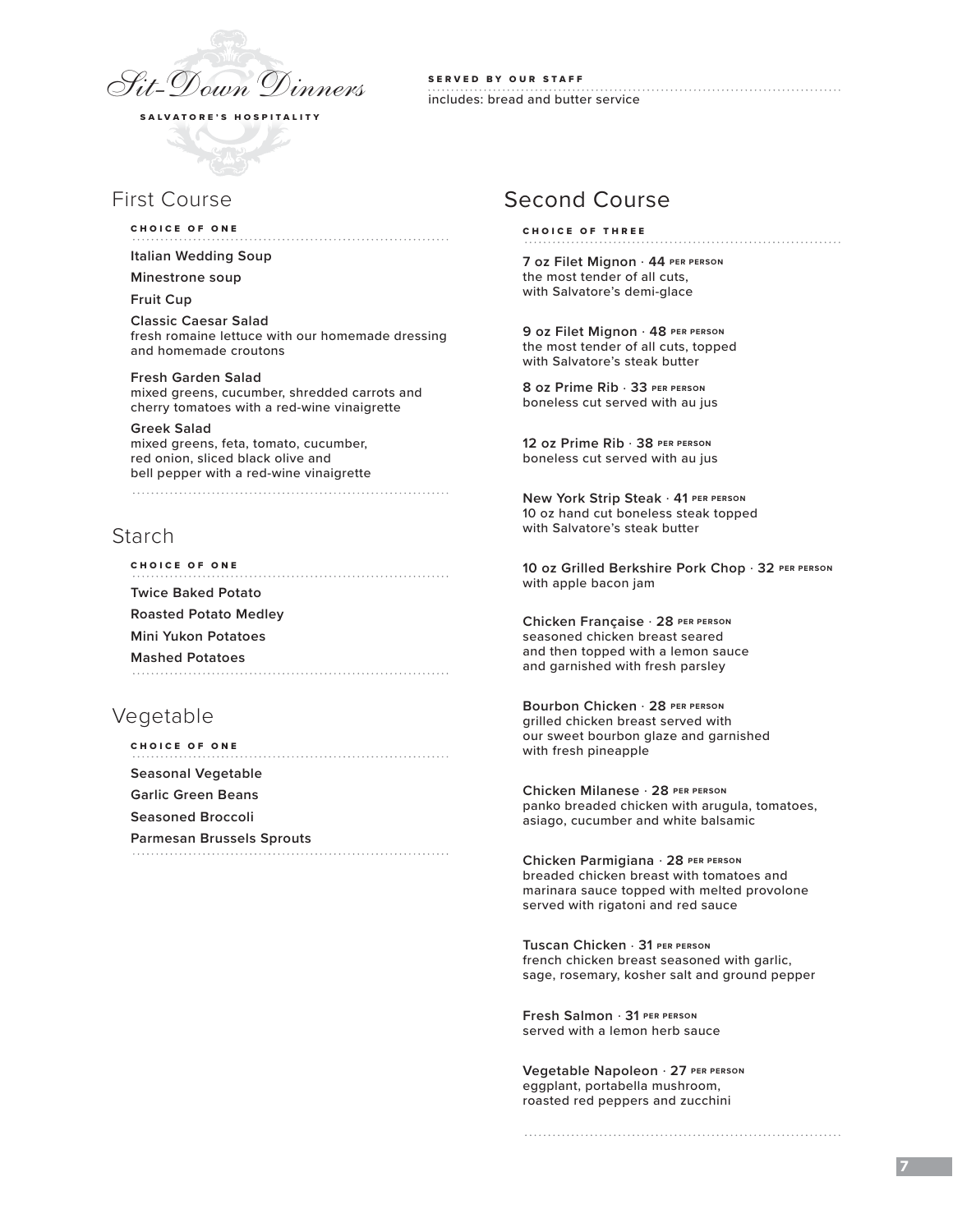

*\$38*  **PER GUEST**

#### SERVED BY OUR STAFF

. . . . . . . . . . . . . Three course meal includes: bread & butter service

# Dual Entrée

#### **A Plated Combination**

**Chateaubriand** sliced tenderloin of filet

AND A CHOICE OF ONE OF THE FOLLOWING

**Chicken Française** seasoned chicken breast seared and then topped with a lemon sauce and garnished with fresh parsley

**Chicken Milanese**  panko breaded chicken with arugula, tomatoes, asiago, cucumber and white balsamic

## Entrée upgrades:

**Tuscan Chicken** . **3 PER PERSON** french chicken breast seasoned with garlic, sage, rosemary, kosher salt, and ground pepper

**Fresh Salmon** . **3 PER PERSON** served with a lemon herb sauce

**Jumbo Shrimp** . **6 PER PERSON** sautéed in scampi butter and completed with our seasoned vegetable and brioche filling

**5 oz Filet Mignon** . **7 PER PERSON** the most tender of all cuts, topped with Salvatore's demi-glace

**4 oz Lobster Tail** . **Market Price**

# Additional Courses

Pasta Course **(SERVED AFTER SALAD COURSE)**

**Rigatoni Marinara** . **3 PER PERSON Ravioli With Tuscan Garlic Cream** . **5 PER PERSON**

**Rigatoni Bolognese** . **5 PER PERSON**

Intermezzo **(SERVED BEFORE DINNER COURSE)**

**Lemon Mint** . **3 PER PERSON Pomegranate Blueberry** . **3 PER PERSON**

First Course

CHOICE OF ONE

**Italian Wedding Soup** 

**Minestrone soup**

**Fruit Cup**

Second Course

CHOICE OF ONE

**Classic Caesar Salad** fresh romaine lettuce with our homemade dressing and homemade croutons

**Fresh Garden Salad**  mixed greens, cucumber, shredded carrots and cherry tomatoes with a red-wine vinaigrette

**Greek Salad**  mixed greens, feta, tomato, cucumber, red onion, sliced black olive and bell pepper with a red-wine vinaigrette 

## Starch

CHOICE OF ONE

**Twice Baked Potato**

**Roasted Potato Medley**

**Mini Yukon Potatoes**

**Mashed Potatoes**

## Vegetable

CHOICE OF ONE **Seasonal Vegetable Garlic Green Beans Seasoned Broccoli Parmesan Brussels Sprouts**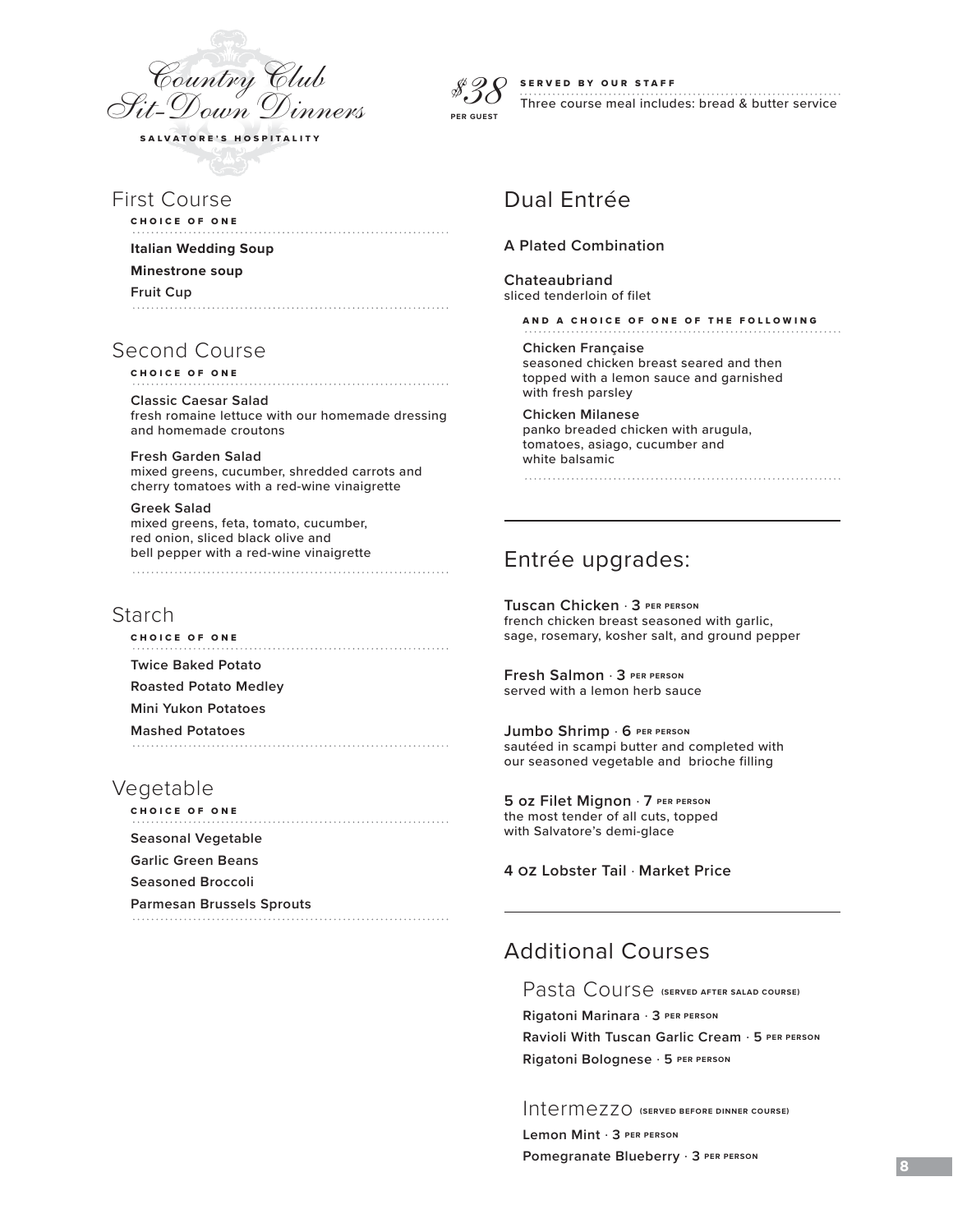



#### MINIMUM GUARANTEE APPLIES includes: bread and butter service

First Course **INDIVIDUALLY SERVED**

## CHOICE OF ONE

**Italian Wedding Soup** 

**Minestrone soup**

**Fruit Cup**

Second Course **INDIVIDUALLY SERVED** 

CHOICE OF ONE **Classic Caesar Salad** fresh romaine lettuce with our homemade dressing and homemade croutons

**Fresh Garden Salad**  mixed greens, cucumber, shredded carrots and cherry tomatoes with a red-wine vinaigrette

**Greek Salad**  mixed greens, feta, tomato, cucumber, red onion, sliced black olive and bell pepper with a red-wine vinaigrette 

## Buffet Includes

**Seasonal Vegetables**

**Mashed Potato**

**Italian Meatballs In Our House-Made Marinara**

**Baked Rigatoni**

**Chicken Selection** CHOICE OF ONE

**Chicken Francaise Chicken Milanese**

**Bourbon Chicken Chicken Parmigiana**

**Carving Station**

CHOICE OF ONE

**Top Round Of Beef With Horseradish And Au Jus**

**Roasted French Turkey**

# Enhancements

Soup Course upgrade to replace current soup

**Butternut Squash** . **2.50 PER PERSON** 

**Sun Dried Tomato Ditalini** . **2.50 PER PERSON**

Salad Upgrade to replace current salad

**Vermont Salad** . **3** PER PERSON sharp cheddar cheese, baby greens, candied pecans, fresh apples and dried cherries, tossed in Vermont maple dressing

**Caprese** . **3** PER PERSON fresh mozzarella, sliced tomato, basil and balsamic

Upgraded Carving Station entree selection will replace

top round of beef

**Prime Rib** . **6 PER PERSON**

**Rack of Lamb** . **6 PER PERSON**

**Beef Tenderloin** . **9 PER PERSON**

Additional Meat Selections each entree selection will be added to your buffet presentation

**Broiled White Fish** . **3.50 PER PERSON** served with a white wine butter sauce

**Tuscan Chicken** . **6 PER PERSON** french chicken breast seasoned with garlic, sage, rosemary, kosher salt and ground pepper

**Fresh Salmon** . **6 PER PERSON** served with a lemon herb sauce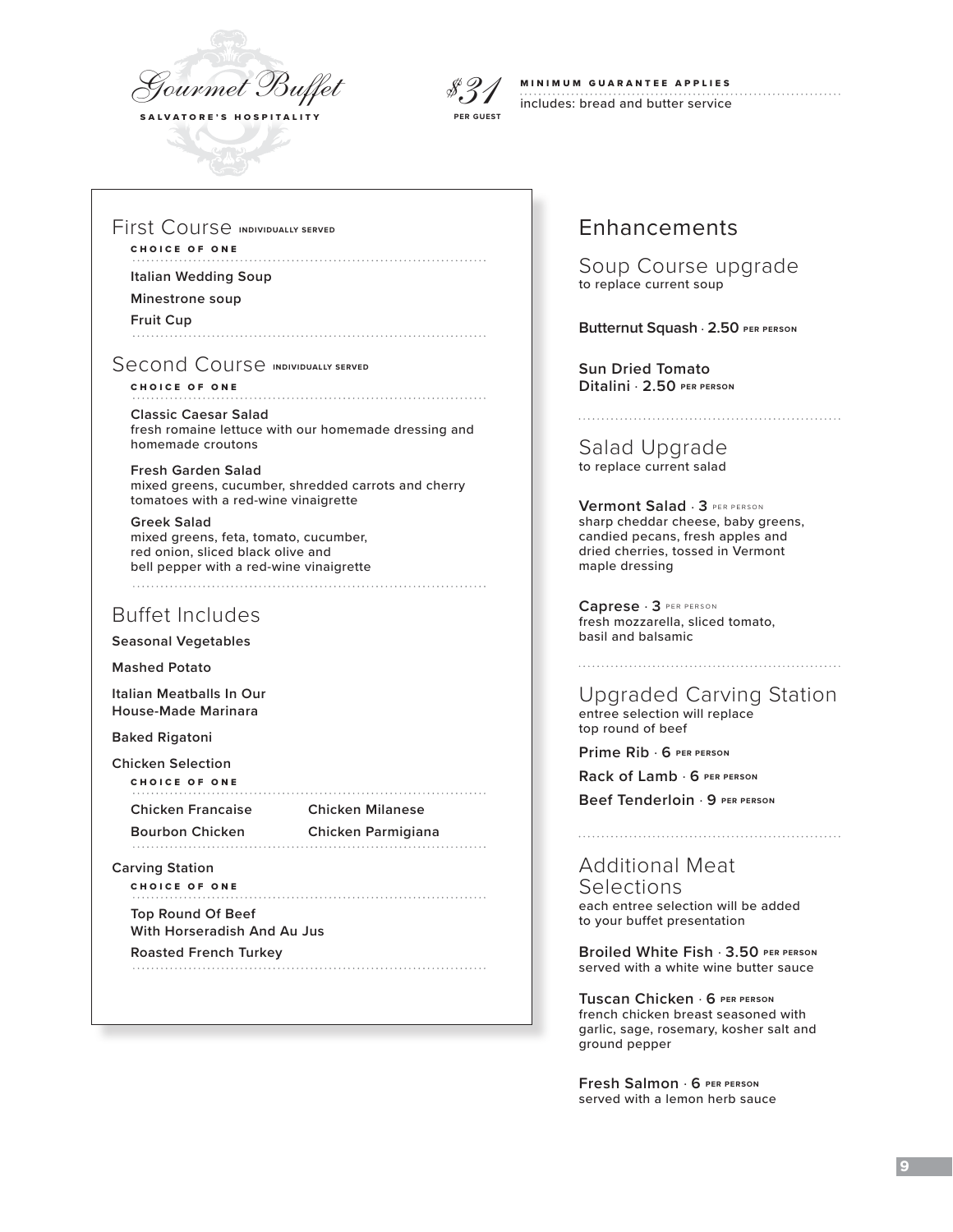



### MINIMUM GUARANTEE APPLIES includes: bread and butter service

## First Course **INDIVIDUALLY SERVED**

## CHOICE OF ONE

**Italian Wedding Soup** 

**Minestrone soup**

**Fruit Cup**

Second Course **INDIVIDUALLY SERVED** 

CHOICE OF ONE **Classic Caesar Salad** fresh romaine lettuce with our homemade dressing and homemade croutons

**Fresh Garden Salad**  mixed greens, cucumber, shredded carrots and cherry tomatoes with a red-wine vinaigrette

**Greek Salad**  mixed greens, feta, tomato, cucumber, red onion, sliced black olive and bell pepper with a red-wine vinaigrette 

# Buffet Includes

**Roasted Marinated Vegetables:**  Eggplant, Yellow Squash And Bell Pepper, Hummus And Pita

**Seasonal Vegetables**

**Twice Baked Potato**

**Italian Sausage With Peppers And Onions**

**Tuscan Chicken**

**Pasta Station**

CHOICE OF TWO

**Baked Rigatoni** 

**Farfalle Fra Diavlo**

**Rigatoni With Garlic Cream**

**Three Cheese Baked Macaroni**

**Carving Station** 

**Beef Tenderolin**

# Enhancements

Soup Course upgrade to replace current soup

**Butternut Squash** . **2.50 PER PERSON** 

**Sun Dried Tomato Ditalini** . **2.50 PER PERSON**

Salad Upgrade to replace current salad

**Vermont Salad** . **3** PER PERSON sharp cheddar cheese, baby greens, candied pecans, fresh apples and dried cherries, tossed in Vermont maple dressing

**Caprese** . **3** PER PERSON fresh mozzarella, sliced tomato, basil and balsamic

## Additional Meat Selections each entree selection will be added to your buffet presentation

**Broiled White Fish** . **3.50 PER PERSON** served with a white wine butter sauce

**Fresh Salmon** . **6 PER PERSON** served with a lemon herb sauce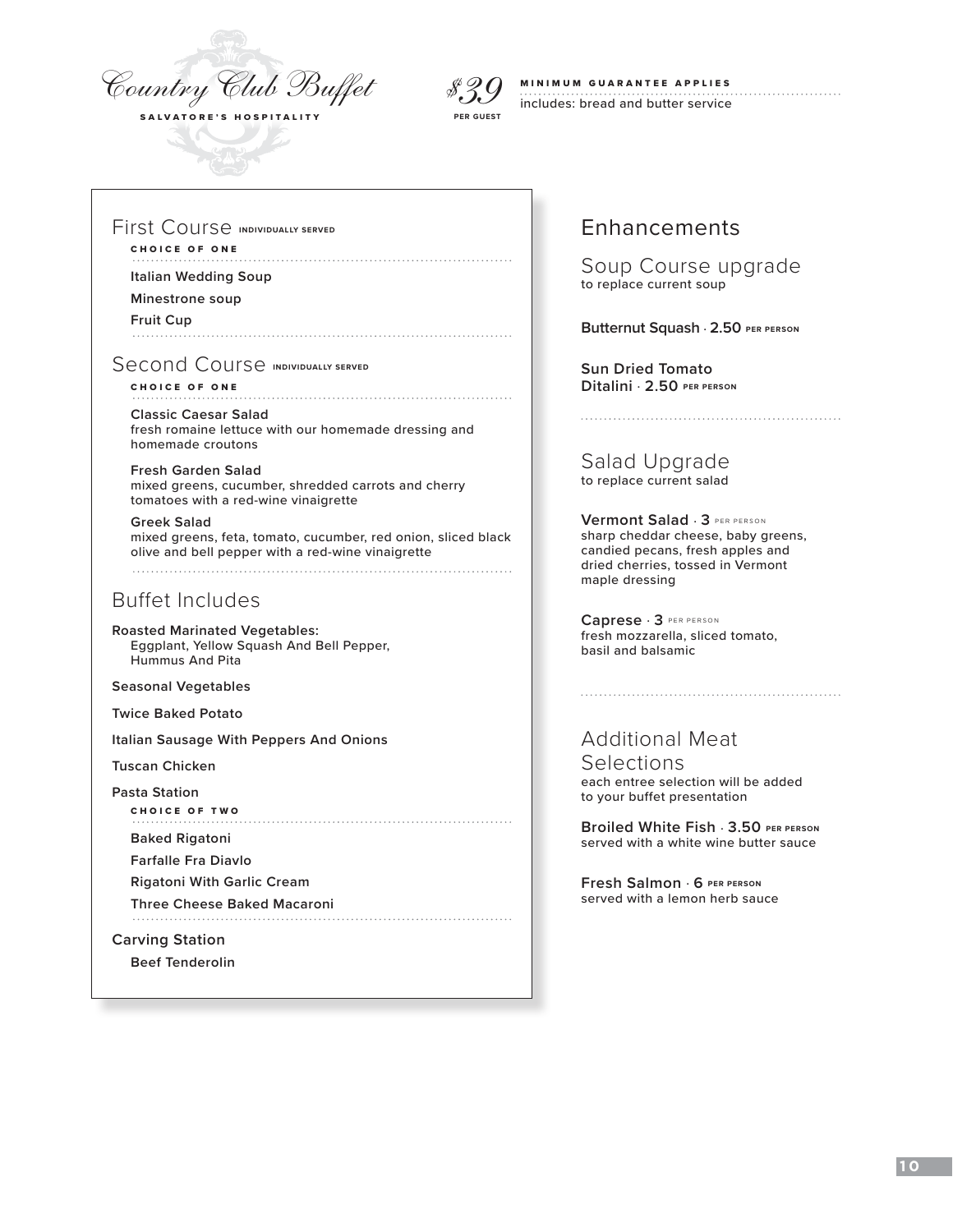

**PER GUEST**



# Hors D'oeuvre Display

### CHOICE OF ONE

#### **Bruschetta Bar**

Salvatore's olive tapenade, classic bruschetta and caprese bruschetta served with baked brie, crostini and fresh Italian bread

#### **Crudités Display**

celery, carrots, zucchini, yellow squash, red pepper and broccoli served with our roasted vegetable dip, garlic hummus and pita

# Dinner Service

## Soup

CHOICE OF ONE **Italian Wedding Soup Minestrone soup Fruit Cup**

## Salad

### CHOICE OF ONE

**Classic Caesar Salad** fresh romaine lettuce with our homemade dressing and homemade croutons

**Fresh Garden Salad**  mixed greens, cucumber, shredded carrots and cherry tomatoes with a red-wine vinaigrette

**Greek Salad**  mixed greens, feta, tomato, cucumber, red onion, sliced black olive and bell pepper with a red-wine vinaigrette

# Buffet Includes

**Seasonal Vegetables**

**Mashed Potato** 

**Baked Rigatoni**

**Italian Meatballs In Our House-Made Marinara**

**Chicken Selection**

CHOICE OF ONE 

**Chicken Francaise Chicken Milanese**

**Bourbon Chicken Chicken Parmigiana**

**Carving Station**

CHOICE OF ONE

**Top Round Of Beef With Roasted French Turkey Horseradish And Au Jus**

Dessert Your wedding cake cut and served to your guests with coffee and tea

 Late Night Stationdisplayed 60 minutes

after dinner

CHOOSE ONE

**The Cookie Jar**

**Hot Pretzel Station** 

# Beverage Service

 **Four Hour Regular Bar Package** extended bar service to head table throughout dinner

**Champagne Toast**

for all of your guests

**Wine With Dinner** a selection of 2 wines served with dinner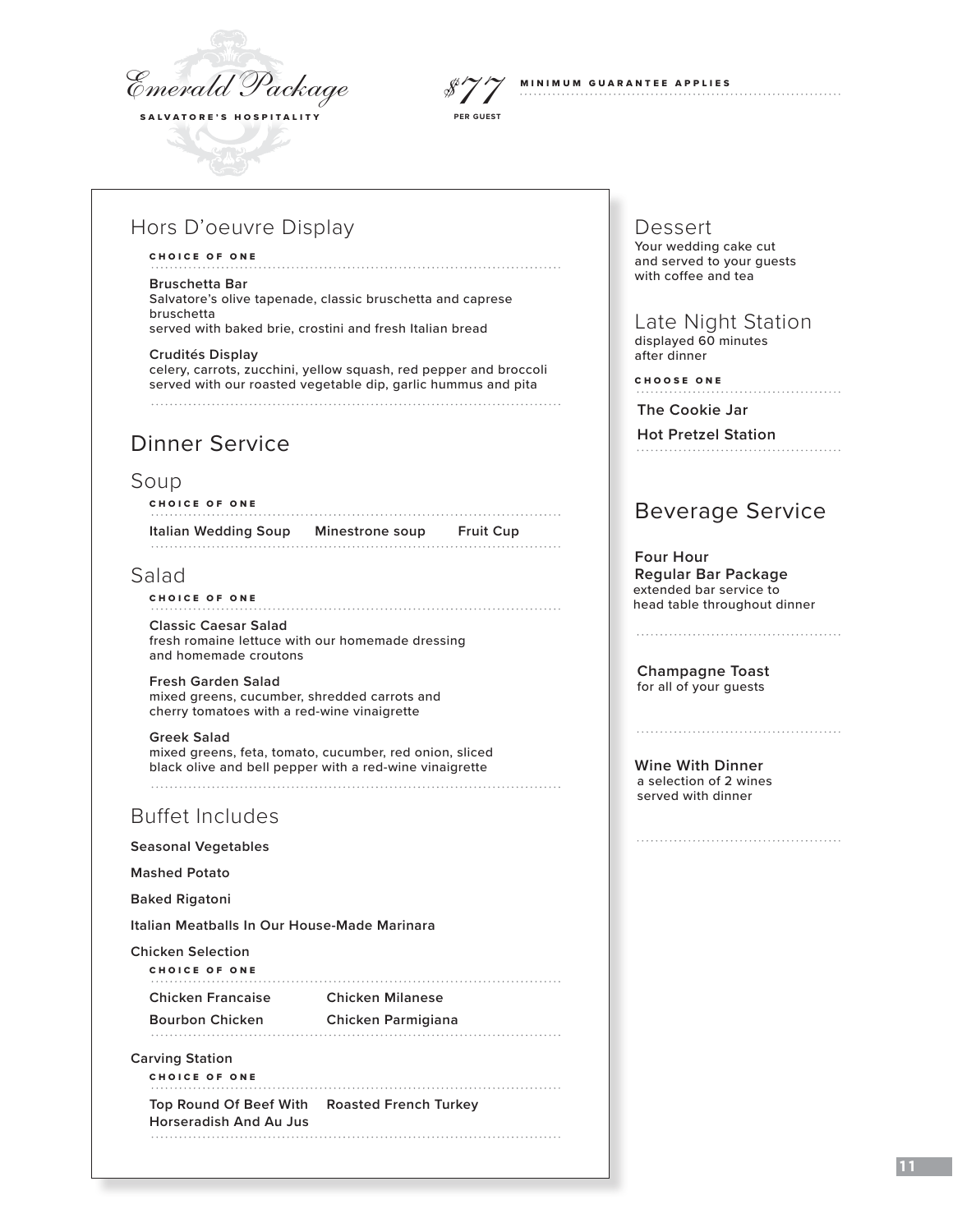# *Radiant Wedding Package \$86*

SALVATORE'S HOSPITALITY

# MINIMUM GUARANTEE APPLIES

includes: bread and butter service **PER GUEST**

## Hors D'oeuvre Display

## CHOICE OF ONE

**Imported And Domestic Cheese** a variety of 3 cheeses selected by our chef, displayed | with crackers,and rostini

**Seasonal Fresh Fruit** seasonal fruit and berries served with our cannoli yogurt dip

# Dinner Service

## Soup

CHOICE OF ONE

**Italian Wedding Soup Minestrone soup Fruit Cup**

## Salad

#### CHOICE OF ONE

**Classic Caesar Salad** fresh romaine lettuce with our homemade dressing and homemade croutons

**Fresh Garden Salad**  mixed greens, cucumber, shredded carrots and cherry tomatoes with a red-wine vinaigrette

## **Greek Salad**

mixed greens, feta, tomato, cucumber, red onion, sliced black olive and bell pepper with a red-wine vinaigrette 

# Dual Entrée

A Plated Combination of sliced tenderloin of filet

and one of the following

#### CHOICE OF ONE

#### **Chicken Française**

 seasoned chicken breast seared and then topped with a lemon sauce and garnished with fresh parsley

**Chicken Milanese**  panko breaded chicken with arugula, tomatoes, asiago, cucumber and white balsamic 

## Starch

CHOICE OF ONE

**Twice Baked Potato Roasted Potato Medley**

**Mini Yukon Potatoes Mashed Potatoes**

## Vegetable

CHOICE OF ONE

**Seasonal Vegetable Garlic Green Beans**

**Seasoned Broccoli Parmesan Brussels Sprouts**

Dessert Your wedding cake cut and served to your guests with coffee and tea

# Beverage Service

 **Four Hour Regular Bar Package** extended bar service to head table throughout dinner

**Champagne Toast** for all of your guests

**Wine With Dinner** a selection of 2 wines served with dinner

**Late Night Station** displayed 60 minutes after dinner CHOOSE ONE

**Cider & Donuts Pizza Party**

# Entrée Upgrades

**Tuscan Chicken** . **3 PER PERSON** french chicken breast seasoned with garlic, sage, rosemary, kosher salt, and ground pepper

**Jumbo Shrimp** . **6 PER PERSON** sautéed in scampi butter and completed with our seasoned vegetable and brioche filling

**5 oz Filet Mignon** . **7 PER PERSON** the most tender of all cuts with Salvatore's demi-glace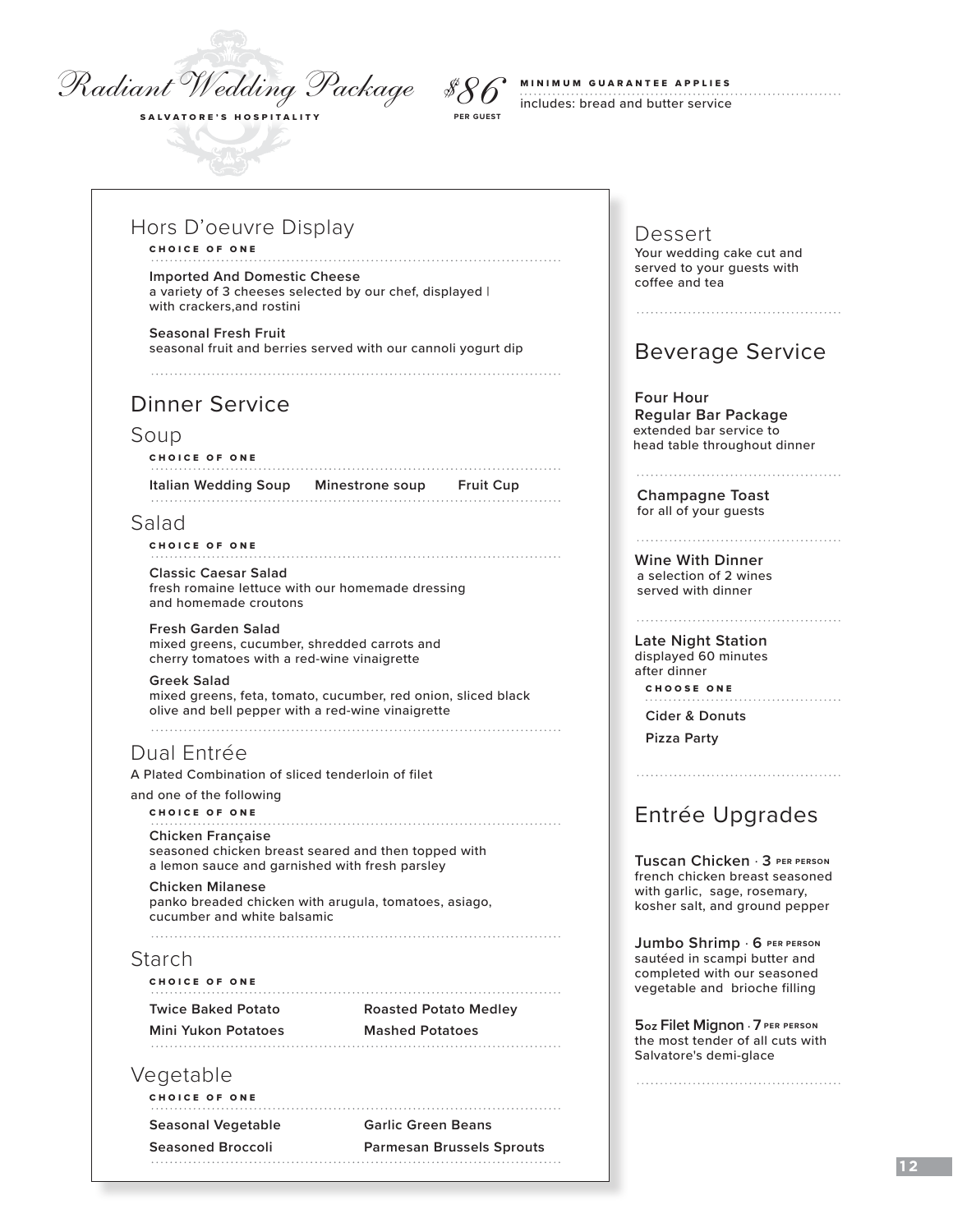

# MINIMUM GUARANTEE APPLIES *\$105***PER GUEST**

## Hors D'oeuvre Display

#### CHOICE OF ONE

**Imported And Domestic Cheese With Seasonal Fresh Fruit**

**Italian Charcuterie**

# Passed Hors D'oeuvres

CHOICE OF TWO

**Stuffed Mushroom Caps Loaded Baked Potato Bites**

**Roasted Garlic Hummus Cups Beef On Weck Crostini**

**Baguette With Brie, Pear Peppered Cranberry And**

**And Balsamic Goat Cheese On Wheatberry** 

# Dinner Service

includes bread and butter service

## First Course

CHOICE OF ONE **Italian Wedding Soup Minestrone Soup Fresh Fruit Cup**

# Second Course

CHOICE OF ONE **Vermont Salad** sharp cheddar, baby greens, candied pecans, fresh apples

and dried cherries, tossed in Vermont maple dressing **Caprese Salad** fresh mozzarella, sliced tomato, basil and balsamic

## Intermezo

CHOICE OF ONE **Lemon Mint Sorbet Pomegranate Blueberry Sorbet**

# Dual Entrée

A Plated Combination of 5 oz filet mignon and one of the following CHOICE OF ONE

**Chicken Française** seasoned chicken breast seared and then topped with a lemon sauce and garnished with fresh parsley

## **Chicken Milanese**  panko breaded chicken with arugula, tomatoes, asiago, cucumber and white balsamic

## Starch

CHOOSE ONE **Twice Baked Potato Roasted Potato Medley Mini Yukon Potatoes Mashed Potatoes**

## Vegetable

CHOOSE ONE

**Seasonal Vegetable**

**Garlic Green Beans**

**Seasoned Broccoli**

**Parmesan Brussels Sprouts**

## Dessert

 your wedding cake cut and served to your guests with coffee and tea

## Late Night Station

 displayed 60 minutes after dinner CHOOSE ONE

**Cider & Donuts**

**Pizza Party**

# Beverage Service

 **Four Hour Regular Bar Package** extended bar service to head table throughout dinner

**Champagne Toast** for all of your guests

**Wine With Dinner** a selection of 2 wines served with dinner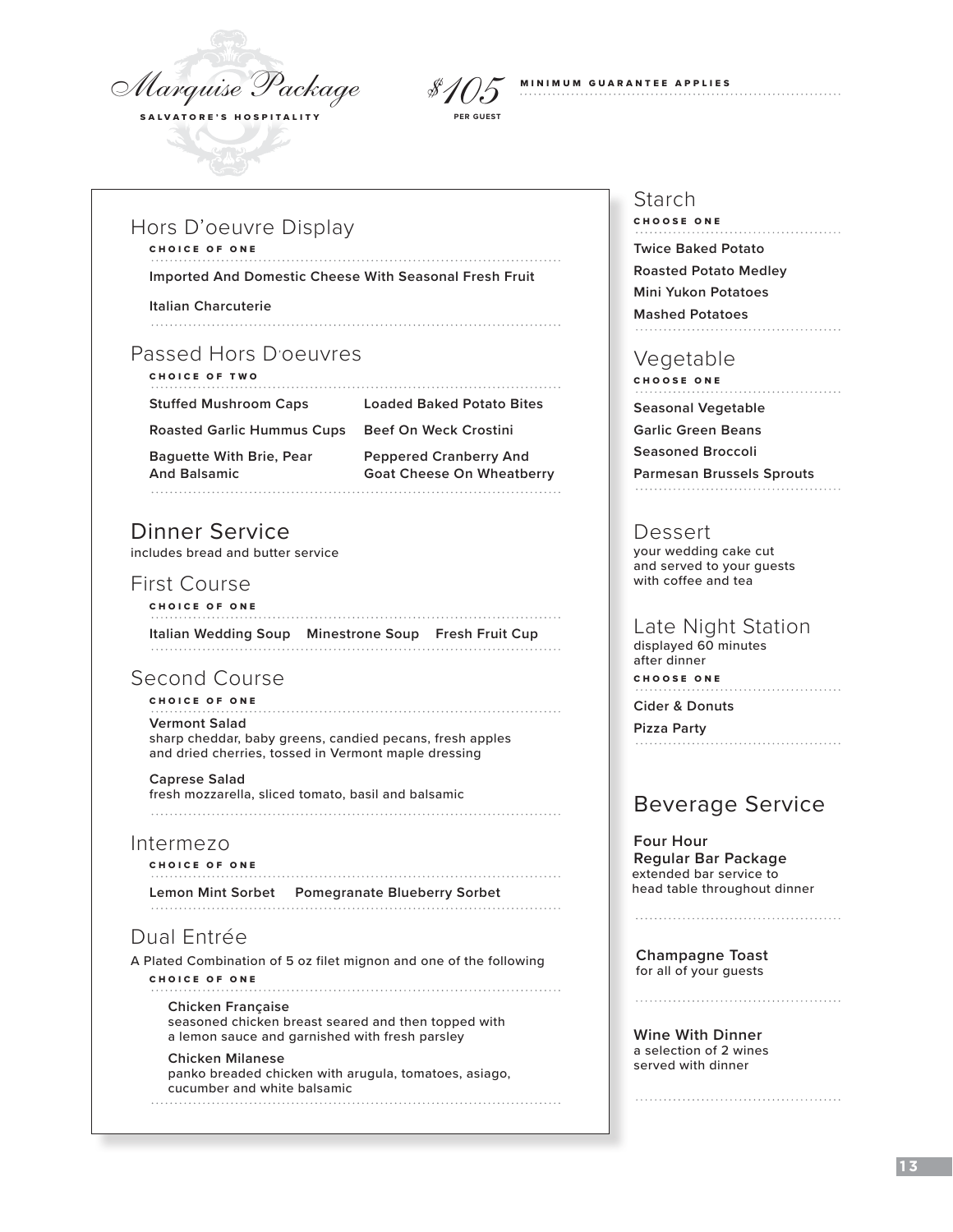

#### MINIMUM OF 50 GUESTS

Choose minimum of 3 stations All stations are displayed for 90 minutes.

**Salad Station** . **7 PER PERSON**  choose a variety of 2 salads to be displayed on small plates and served to your guests

CHOICE OF TWO SALADS:

**Classic Caesar Salad** fresh romaine lettuce with our homemade dressing and homemade croutons

**Fresh Garden Salad** mixed greens, cucumber, shredded carrots and cherry tomatoes with a red-wine vinaigrette

**Seasonal Fruit Cup**  seasonal fresh fruit and berries

**Greek Salad** — upgrade \$2.00 **PER PERSON** mixed greens, feta, tomato, cucumber, red onion, sliced black olives and bell peppers with a red-wine vinaigrette

**Vermont Salad** — upgrade \$3.00 **PER PERSON** baby greens, sharp cheddar, candied pecans, fresh apples and dried cherries with a Vermont maple dressing

#### **Mediterranean Station** . **9 PER PERSON**

chicken kabobs, steak kabobs, roasted vegetables, served with hummus and pita

**Loaded Mashed Potato Station** . **7 PER PERSON** puree of potatoes accompanied with sour cream, cheddar cheese, whipped butter, bacon and chives

#### **Pasta Station** . **8.50 PER PERSON** made to order ade to order and served to your guests with homemade garlic bread

CHOICE OF TWO

**Baked Rigatoni**

**Farfalle Fra Diavlo**

**Tuscan Garlic Cream**

**Baked Macaroni & Cheese**

**Ravioli With Garlic Cream — upgrade \$5.00 PER PERSON**

**Rigatoni Bolognese — upgrade \$5.00 PER PERSON**

**Raw Bar** . **24 PER PERSON**

**Jumbo Shrimp Cocktail — 1 PER PERSON**  with lemons and cocktail sauce

**Oysters With Mignonette Sauce — 1 PER PERSON** 

**King Crab With Butter — 1 PER PERSON** 

**— add 3 oz lobster tails** . **(MARKET PRICE)**

**Salvatore's Station** . **9 PER PERSON** our signature steak in the grass sandwiches made to order served with artichokes francaise

**Slider Station** . **9 PER PERSON** your customized selection of 2 sliders to be plated and served to your guests.

CHOICE OF THREE STATIONS

**Beef on Weck** sliced roast beef with horseradish cream on kimmelweck

**Mini Chicken Parm** an Italian classic on a slider

**Prime Rib French Dip** thin sliced prime rib, provolone cheese, horseradish cream

**BBQ Pork** seasoned pork on mini brioche

#### **Gourmet Flatbread Station** . **7 PER PERSON**

CHOICE OF TWO FLATBREADS

**Our Margarita** fresh mozzarella, red sauce, basil

**Caramelized Bleu** olive oil, caramelized onions, crumbled bleu cheese mascarpone cheese, parsley

**Crumbled Meatball** meatball, parsley, fresh mozzarella, red sauce, arugula

#### **Carving Stations**

**Cedar Plank Salmon** . **10 PER PERSON** fresh salmon, seasoned and grilled on cedar plank

**Rack Of Lamb** . **10 PER PERSON** served with milk & honey sauce and minted sea salt

**Prime Rib** . **11 PER PERSON** perfectly seasoned and served with au jus and fresh Costanzo rolls

**Roasted French Turkey** . **7 PER PERSON** with cranberry mayo, gravy, stone grain mustard, mini brioche and Costanzo rolls

**Beef Tenderloin** . **13 PER PERSON** seasoned tenderloin, bordelaise sauce, mini brioche and Costanzo rolls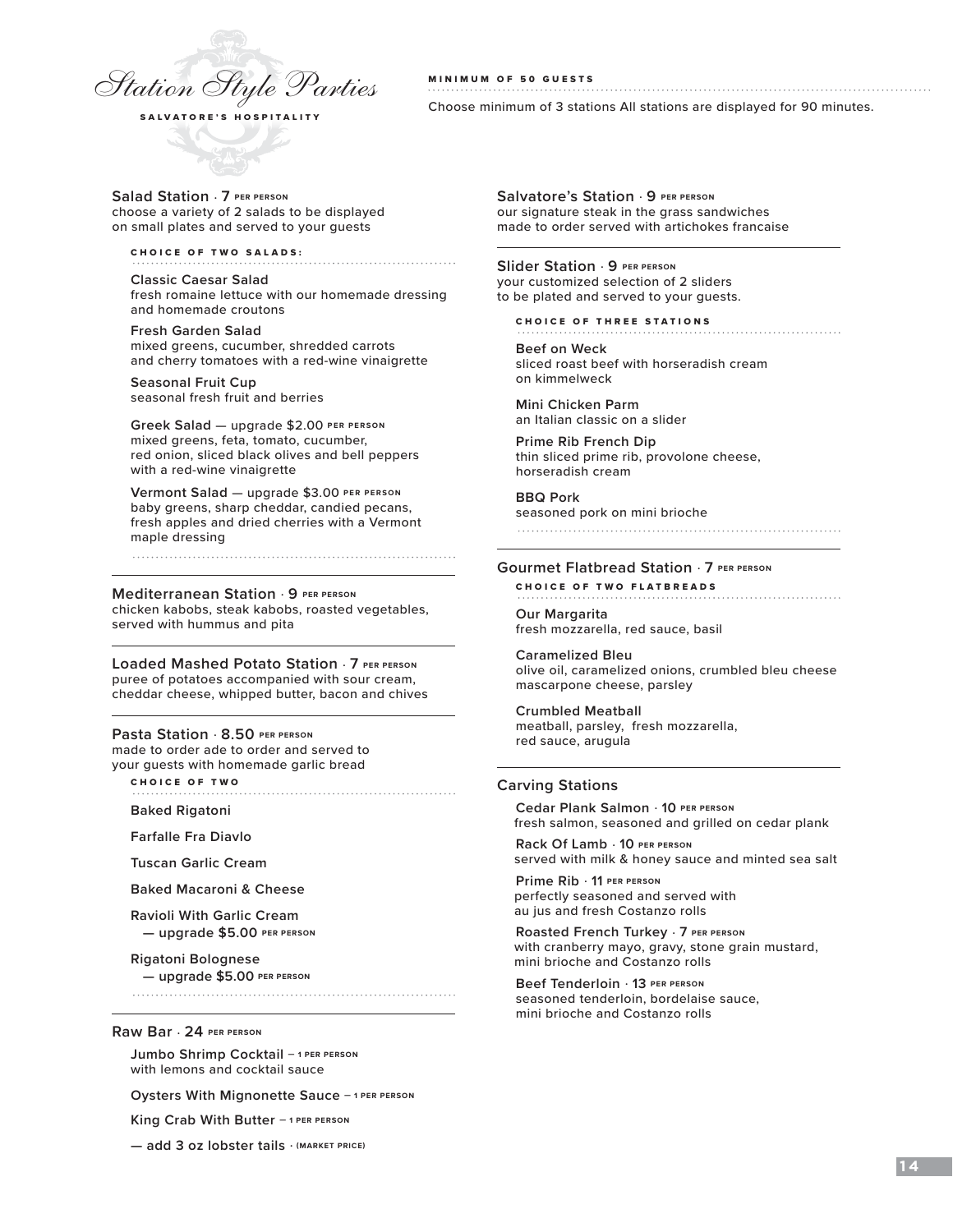

# Late Night Stations

. . . . . . . . . . . . . . . . served with regular and decaf coffee and tea

**The Cookie Jar** . **6** PER PERSON chocolate chip cookies, peanut butter cookies, m&m cookies and brownie bites

**Signature Sweets Table** . **8** PER PERSON a variety of Salvatore's favorite desserts including mini cannoli, cheesecake squares, dessert cups, lemon bars and more!

**Cider & Donuts** . **7.50** PER PERSON hot apple cider with a variety of Paula's doughnut holes

**Hot Pretzels Station** . **6.50** PER PERSON soft pretzels with honey mustard sauce and cheese dip

**Pizza Party** . **7** PER PERSON margherita and crumbled meatall flatbreads served with carrots celery and bleu cheese

**Beef On Weck Bar** . **7** PER PERSON roast beef served with kimmelweck rolls, accompanied with au jus and horseradish and french fries served with ketchup and mustard

**Nacho Bar** . **5** PER PERSON nachos served with nacho cheese, salsa, black olives and jalapeno's

# Dessert Course

served with regular and decaf coffee and tea

CHOICE OF ONE . **4** PER PERSON 

**Homemade Apple Crisp** 

**Cheesecake With Strawberry Topping**

**Cheesecake With Raspberry Topping**

**Deluxe Brownie**

Coffee Service Or Station provided later in the evening with desserts and our coffee

**Coffee Service** . **3** PER PERSON your cake cut and served to your guests with regular and decaf coffee & tea

**Coffee & Tea Station** . **2** PER PERSON regular and decaf coffee & tea displayed on a station for your guests.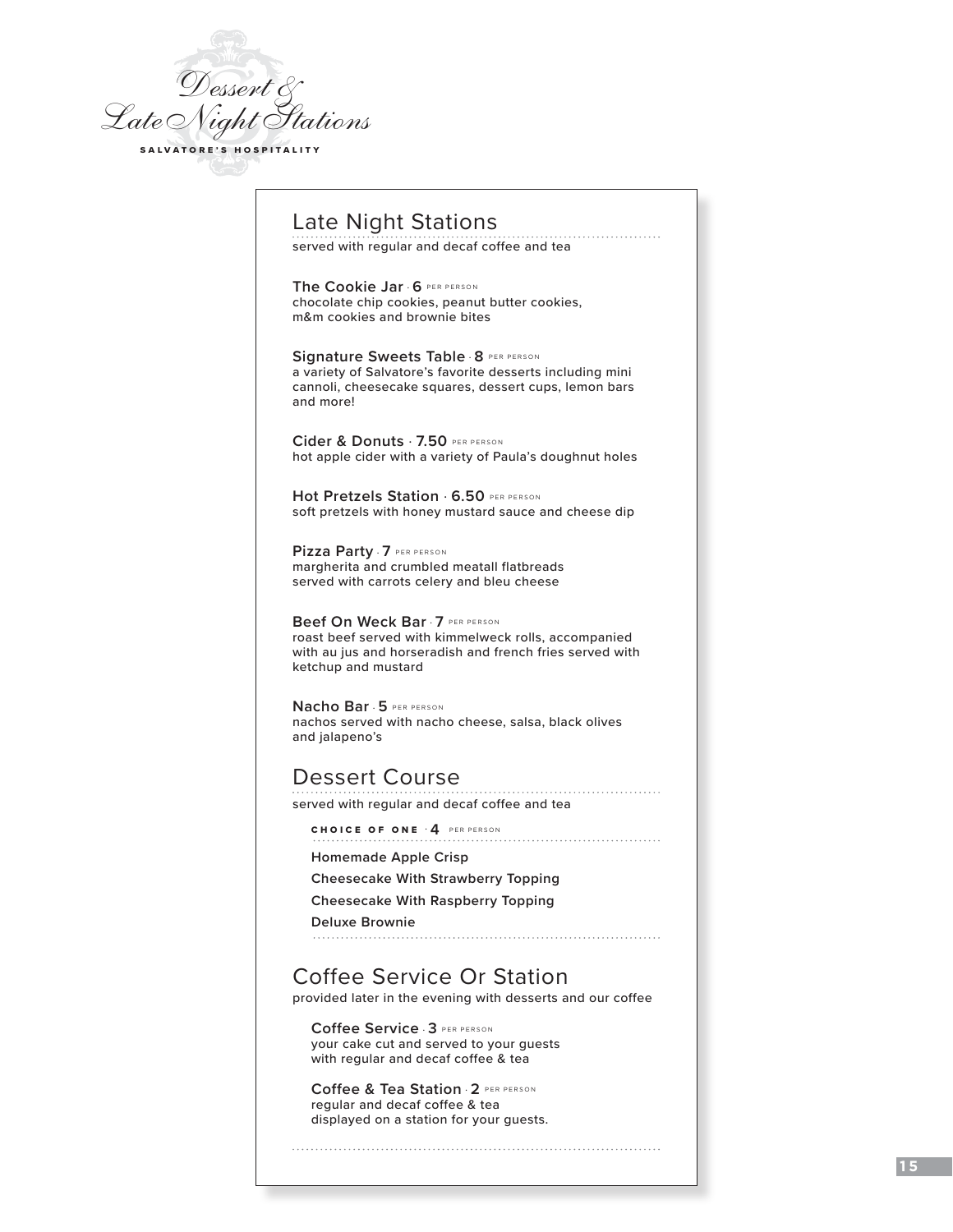

# Salad

**Vermont Salad** . **3** PER PERSON sharp cheddar cheese, baby greens, candied pecans, fresh apples and dried cherries, tossed in Vermont maple dressing

**Caprese** . **3** PER PERSON fresh mozzarella, sliced tomato, basil and balsamic

# Soup

**Butternut Squash** . **2.50** PER PERSON **Sun Dried Tomato Ditalini . 2.50 PER PERSON** 

# Pasta

**Rigatoni Bolognese** . **5** PER PERSON slow cooked beef, pork and pancetta served with rigatoni

**Ravioli With Tuscan Garlic Cream** . **5** PER PERSON four cheese garlic cream sauce with ravioli

# Vegetables

**Vegetable Medley Bundles** . **3.50** PER PERSON red pepper, asparagus, zucchini and squash displayed and tied with a scallion

**Grilled Asparagus** . **3** PER PERSON seasoned and grilled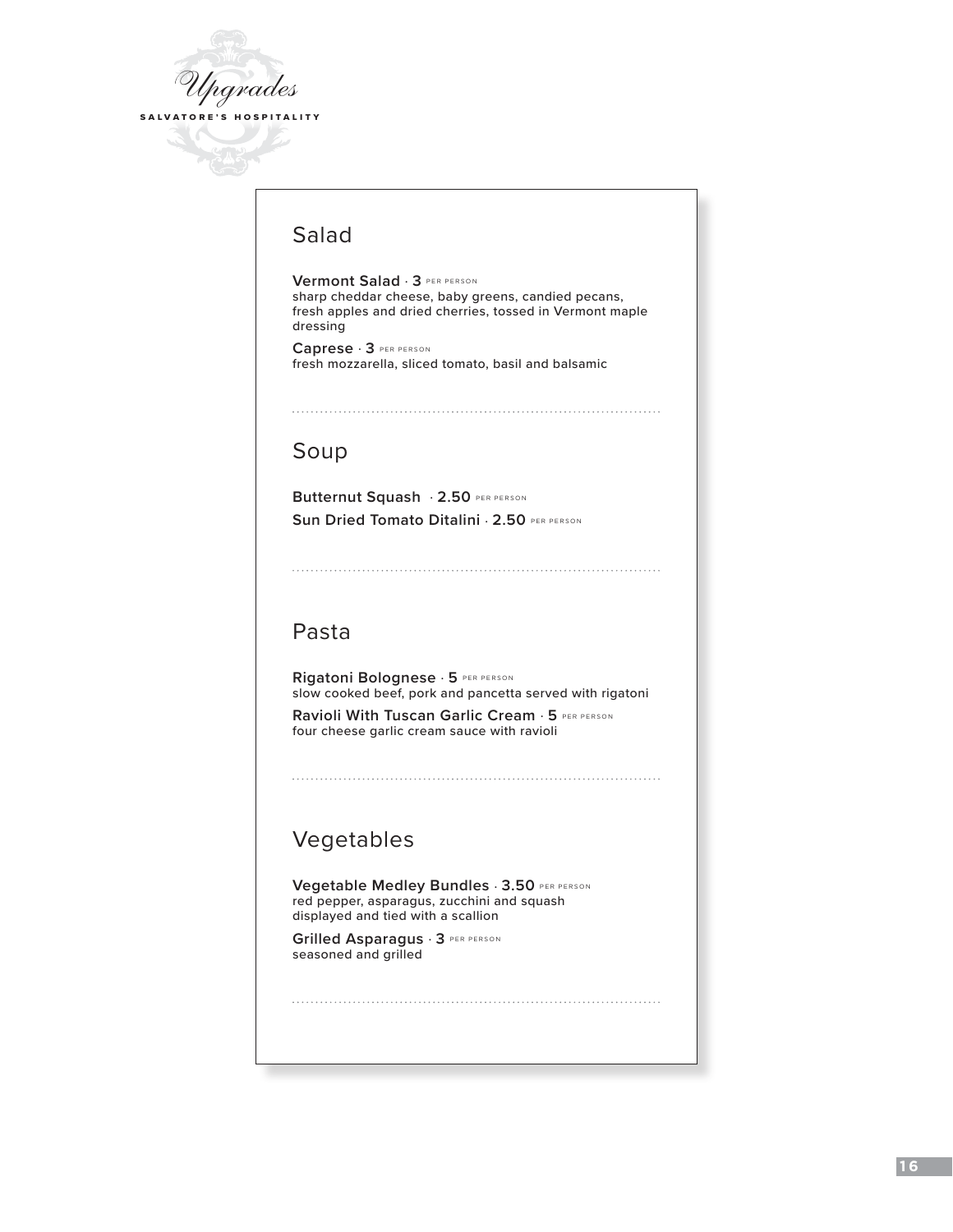

## **terms of agreement**

- 1. The quotation herein is subject to a proportionate increase to meet increased cost of foods, beverages and other increase in present commodity prices, labor costs, taxes or currency values. Quotations cannot be guaranteed until the year of the function.
- 2. Salvatore's Italian Gardens recognizes it has a responsibility to provide our guests an environment conducive to warm social gatherings. As a service of alcoholic beverages relates to this activity, we believe our responsibility is to maintain this environment. We allow a maximum of 5 hours of any bar.
- 3. Full payment shall be made in the form of a certified check or bank draft the day before the function. Credit card payment is not accepted unless approved by Salvatore's Italian Gardens. A processing fee will be added to all credit card payments greater than \$2,000.
- 4. An estimated number of guests attending your function must be given 15 days prior to the event. If your event requires assigned seating, we will provide you with a room layout at this time.
- 5. The final, guaranteed number of guests attending the function must be given 8 days prior to the event. Once we have received this number we will provide you with an estimated balance.
- 6. You are responsible for the guaranteed number of guests. If your attendance is greater, you are then responsible for the total number served. We can accommodate a maximum of 5% over the guaranteed count.
- 7. Tax Exempt Organizations must present the tax exempt certificate prior to the day of event. Payment must be made with a check that matches the name of the tax exempt organization.
- 8. In the event of a cancellation, 50% of your deposit will be refunded ONLY if we can schedule another party of similar value for that specific date and ballroom.
- 9. No confetti or bubbles allowed! \$200.00 charge will be added to your bill.
- 10. Sales Tax (8.75%) and an Administration Charge (20%) will be added to your bill. The Administration Charge is not a gratuity of tip. This is not distributed to the employees providing your service. The Administration Charge will be retained by Salvatore's Italian Gardens to pay competitive wages and enhance amenities.
- 11. People arriving late for dinner will only be served the course being served and remaining courses.
- 12.In an effort to accommodate all of our groups, we reserve the right to change the function room stated on your event contract should your projected attendance fall below the original estimate.
- 13.The week prior to your event, all communication must be made via telephone. In an effort to make sure all event details are received we discourage email communication during the week leading up to your event.
- 14.Salvatore's is not responsible for decorations used at your event. Decorations or items used for your event must be picked up within 5 days of your event. After that time Salvatore's will donate or dispose of items remaining.
- 15.Salvatore's Italian Gardens is not responsible for setting up items rented from an out-side vendor. Additional charges may be applied to your invoice if your rental involves our staff to prepare for the set-up of the item(s) you rented and/or the clean-up the area once the item(s)are removed.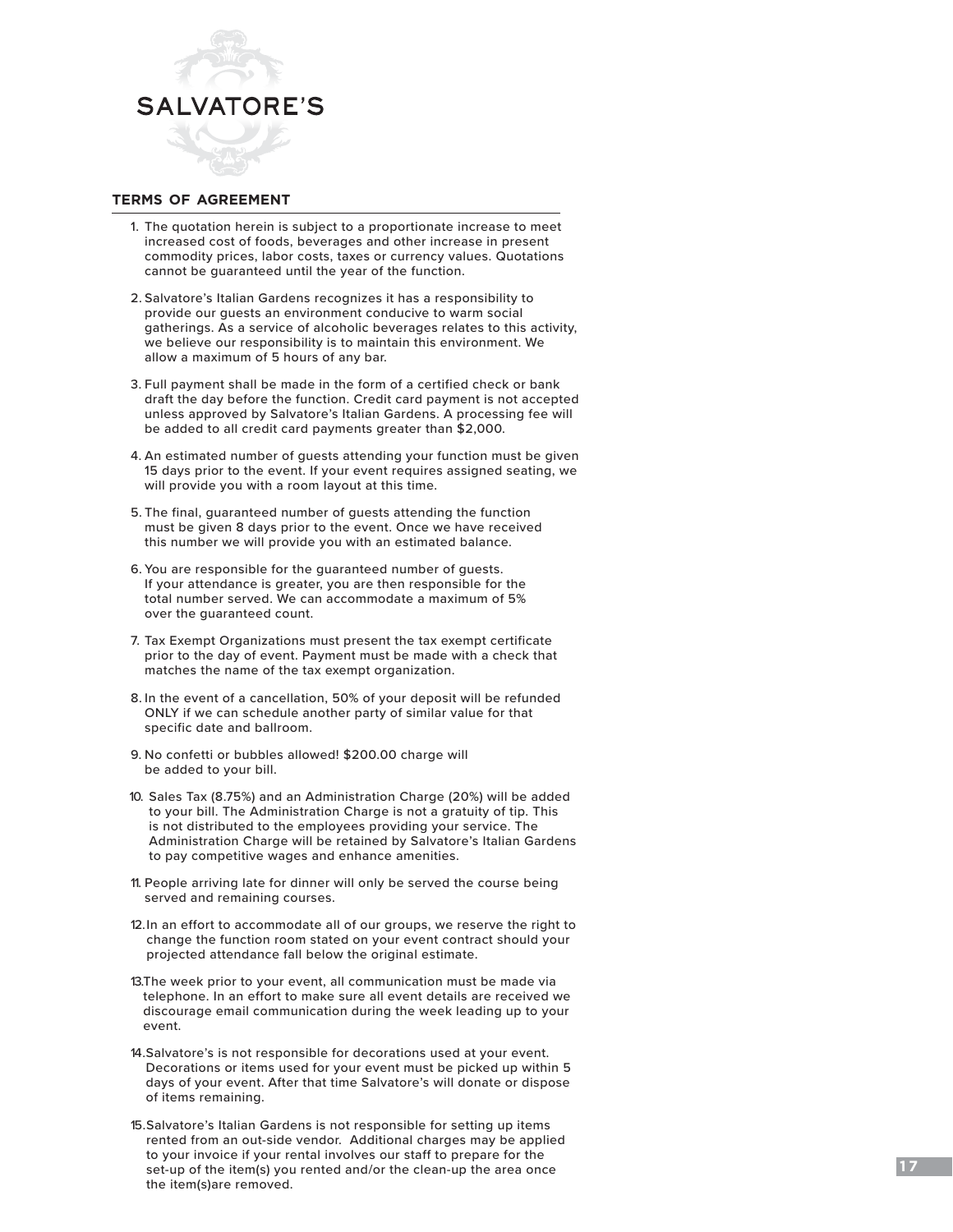

## **Thank you for considering Salvatore's Italian Gardens for your upcoming event.**

Salvatore's Italian Gardens provides an elegant atmosphere and experienced staff with a desire to provide you with an enjoyable, unique and successful event. Through the years, we have developed a number of guidelines and policies to assist you with your event planning and help us ensure that you will be completely satisfied. Please do not hesitate to contact us with any questions or concerns. We look forward to serving you and your guests.

#### **guidelines and policies**

#### **GENERAL INFORMATION:**

- Please advise your baker, DJ/Band and Florist that deliveries must be made the day of the event.
- Salvatore's assumes no responsibility for any items delivered or left on premise. All items will be removed the night of your event unless prior arrangements have been made with our banquet coordinators.
- We reserve the right to control music volume if it becomes necessary.
- Please notify us of any guests that have dietary restrictions. Advise your guests to notify their servers of their meal restrictions at the start of dinner.
- New York State Law does not permit smoking in this establishment.
- Price quotations cannot be guaranteed until the year of the event.
- The week prior to your event, all communication must be made via telephone. In an effort to make sure all event details are received and recognize we discourage email communication during the week leading up to your event.

#### **SEATING DIAGRAM / ATTENDANCE:**

- An estimated number of guests is due 15 days prior to your event. A guaranteed number is due 8 days prior.
- We suggest that all weddings assign guests to tables to ensure proper seating and organization.
- We will provide you with a seating diagram 15 days prior to your event. Please complete the seating chart (number of people at each table) and return it to us with your guaranteed number 8 days prior to event.
- Your guaranteed number is the basis of which you will be charged regardless of attendance. If your attendance is greater than your guarantee, you will be charged accordingly.
- We will provide service for up to 5% over the guaranteed number of guests.

#### **ONE DAY PRIOR**

- Any items that you would like us to set out for your event must be delivered to us between 9:30 am & 4:00 pm the day before your event.
- Please mark all boxes or containers with your name, date of the event and ballroom name.
- Please provide us with detailed written lists of instructions for these items.
- Our staff will set up the items according to your instructions.
- We will be happy to assist you in placing your *assembled* centerpieces on tables.
- Please remove all wrapping from candles that you would like us to setup.
- If you are using place cards, they must be alphabetized. Please do not fold.
- If you are having a head table, separate those place cards and include a list
- of the order you would like the cards to be arranged at the Head table.
- Please notify us of any last minute tables changes.